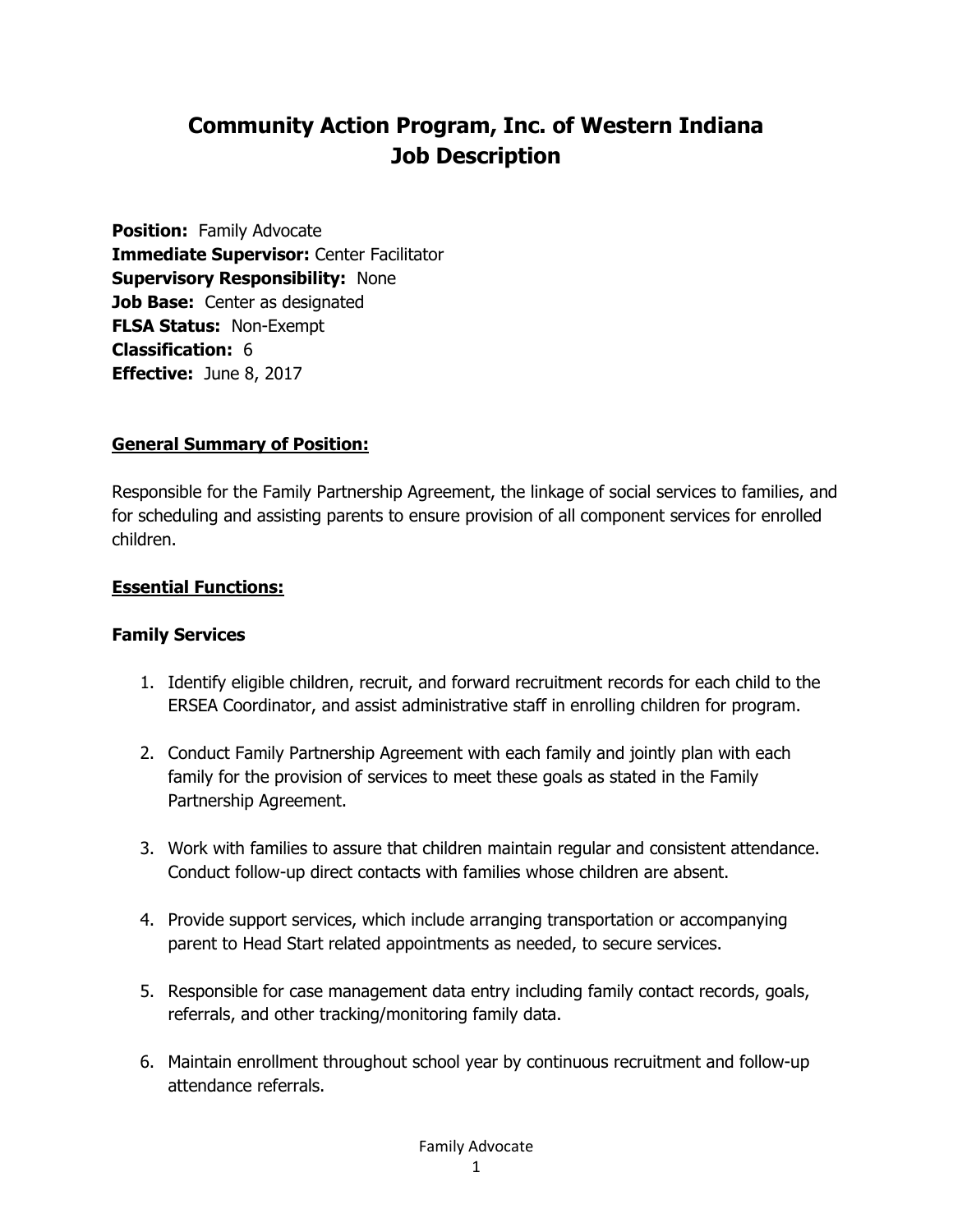- 7. Encourage and foster community and parent volunteerism in the various functions and activities of Head Start.
- 8. Report case of child abuse and neglect according to policy.

#### **Family Engagement**

- 1. Establish and maintain positive, productive relationships with families.
- 2. Plan with the Teacher for parent volunteerism in the various functions and activities of Head Start.
- 3. Partner with Center Manager to promote activities and events that foster family involvement in parent meetings, family literacy, and other family events.
- 4. Work with the Family Services Specialist to ensure that families are receiving appropriate support and needed services from Head Start or other community service providers.
- 5. Assist parents through supporting the social and emotional climate of the family, encouraging positive guidance and discipline.
- 6. Assist the family in establishing and maintaining a safe, healthy, learning environment for children in the home.

#### **Health**

- 1. Assist parents with scheduling of needed health screenings and follow-up treatment and arranging of transportation if needed.
- 2. Work with the Health Services Specialist in helping families to resolve health problems.
- 3. Work with the Family Services Specialist to provide health education for both the parent and the child.
- 4. Work with the Parent Resource Coordinator and Health Services Specialist to provide nutrition education and experiences for families.

### **Mental Health**

- 1. Assist parents in providing positive guidance and discipline for their children.
- 2. Work jointly with the Center Manager and Teacher for classroom mental health needs.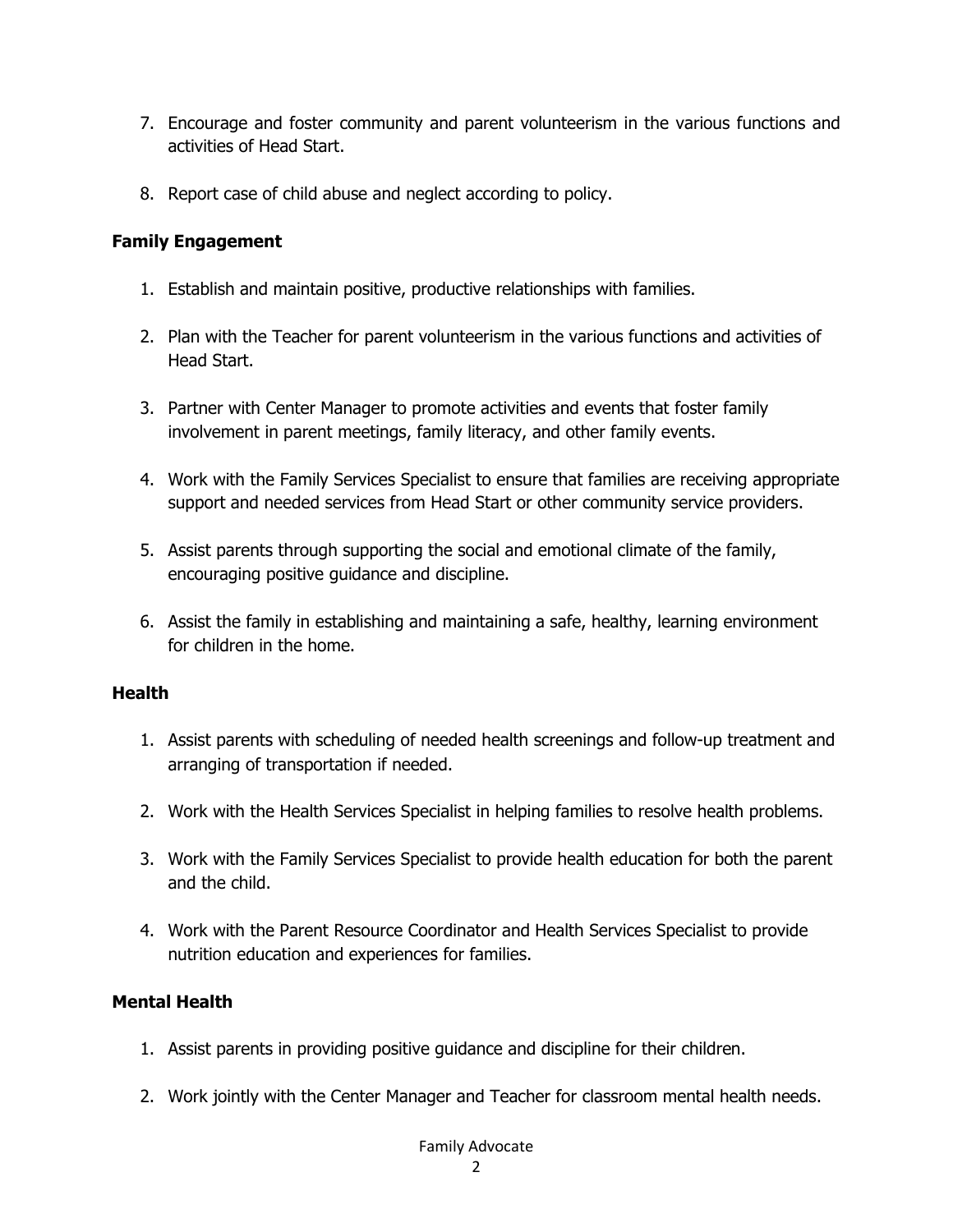3. Assist parents in supporting the social and emotional development of their children.

## **Administration**

- 1. Work with Center Manager and other direct service center staff to encourage parent/community volunteerism and assist in the generation of in-kind hours, donations, and contributions.
- 2. Maintain a commitment to professionalism:
	- A. Dress in a neat manner suitable for work with community professionals.
	- B. Attend all staff meetings, pre and in-service workshops, and courses provided by Head Start when relevant to job responsibilities.
	- C. Demonstrate and provide documentation of increasing knowledge in component assignment and professional growth.
	- D. Attend out-of-town trainings, some which may require overnight stay, attend seminars as requested by Director.
- 3. Other duties may be assigned dependent upon Agency need and demonstrated capabilities.
- 4. Adhere to all applicable policies and procedures in support of all programs in accordance with Agency philosophy and intent.

## **Core Performance Responsibilities:**

A critical part of employee performance is the consistency of the employee in following Agency standards, rule and regulations, concerning timeliness of reports, quality and thoroughness of work performed, attendance, dress, compliance with administrative guidelines, leadership, teamwork, and the ability to work well with and show respect for others. These are critical to every job and employee in the Agency.

## **Qualifications:**

- 1. Credential or certification in family services or related field is required. Prefer Associate degree in Human Services or Social Work related field.
- 2. Must have demonstrated ability to relate and communicate effectively, requiring visual reading, manual writing, and verbal communication, with the public, other agency staff, community professionals, and with persons of varied socio-economic levels. Basic computer skills are necessary.